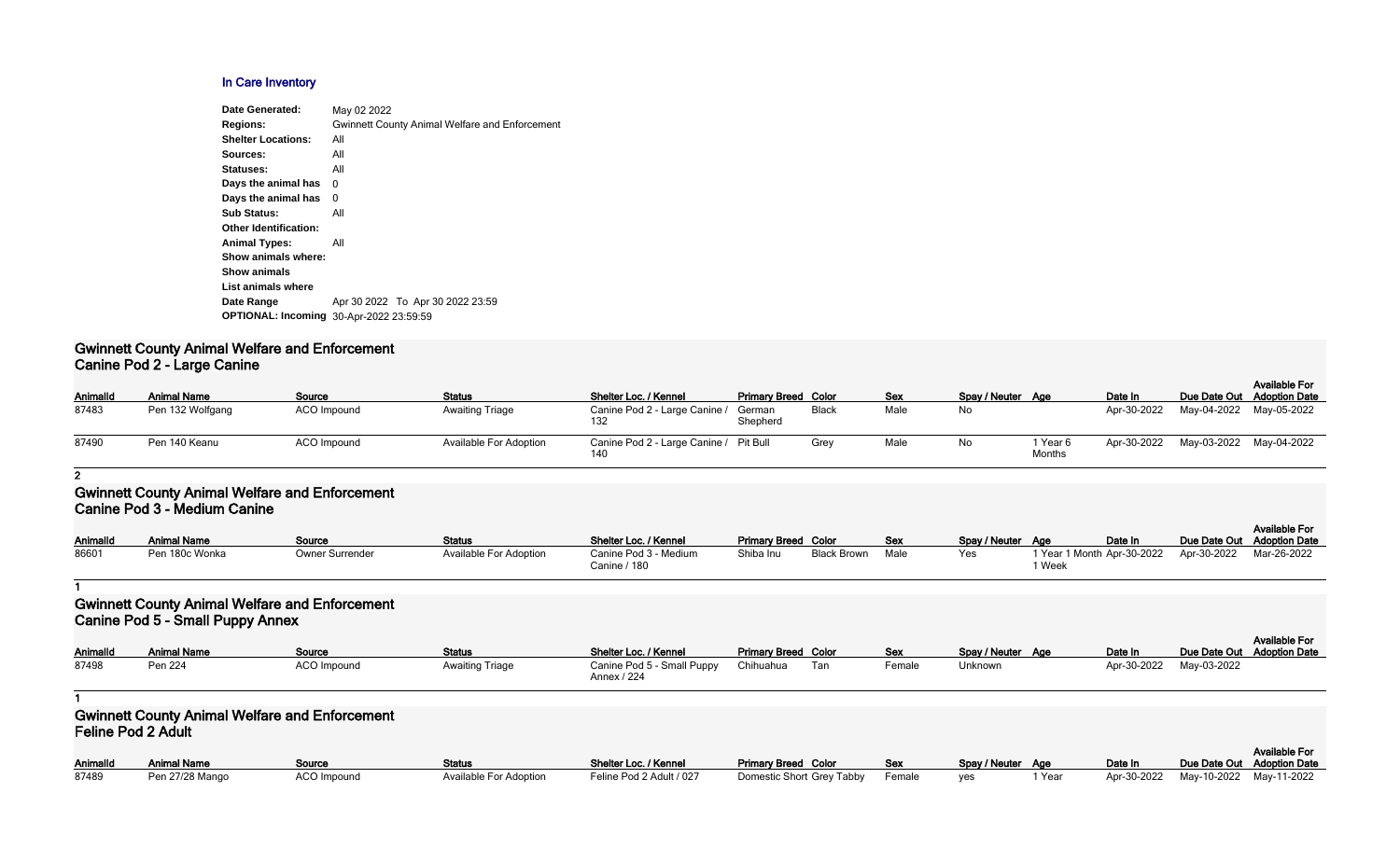**1**

# **Gwinnett County Animal Welfare and Enforcement Neglect Feline/ Maternity**

| Animalld | <b>Animal Name</b> | Source             | <b>Status</b>                                           | Shelter Loc. / Kennel                | <b>Primary Breed Color</b>             | <b>Sex</b> | Spay / Neuter Age |         | Date In     | Due Date Out | <b>Available For</b><br><b>Adoption Date</b> |
|----------|--------------------|--------------------|---------------------------------------------------------|--------------------------------------|----------------------------------------|------------|-------------------|---------|-------------|--------------|----------------------------------------------|
| 87472    | Nf-01 Teresa       | Owner Surrender    | Available for Adoption -<br><b>Awaiting Spay/Neuter</b> | <b>Neglect Feline/ Maternity / 1</b> | Calico<br>Domestic<br>Medium Hair      | Female     | No                | 2 Years | Apr-30-2022 | Apr-30-2022  |                                              |
| 87477    | Nf-09 Darla        | Owner Surrender    | Available for Adoption -<br><b>Awaiting Spay/Neuter</b> | Neglect Feline/ Maternity / 9        | <b>Domestic Short Black</b><br>Hair    | Female     | No                | 1 Year  | Apr-30-2022 | Apr-30-2022  |                                              |
| 87478    | Nf-10 Marlin       | Owner Surrender    | Available for Adoption -<br><b>Awaiting Spay/Neuter</b> | Neglect Feline/ Maternity / 10       | Brown Tabby<br>Domestic<br>Medium Hair | Male       | No                | 1 Year  | Apr-30-2022 | Apr-30-2022  |                                              |
| 87488    | <b>Nf-07</b>       | ACO Impound        | Available for Adoption -<br><b>Awaiting Spay/Neuter</b> | <b>Neglect Feline/ Maternity / 7</b> | Domestic Short Brown Tabby<br>Hair     | Female     | No                | 6 Weeks | Apr-30-2022 | Apr-30-2022  |                                              |
| 87491    | $Nf-11c$           | ACO Impound        | Available for Adoption -<br><b>Awaiting Spay/Neuter</b> | Neglect Feline/ Maternity / 11       | <b>Domestic Short Black</b><br>Hair    | Female     | No                | 8 Weeks | Apr-30-2022 | Apr-30-2022  |                                              |
| 87492    | $Nf-11c$           | ACO Impound        | Available for Adoption -<br><b>Awaiting Spay/Neuter</b> | Neglect Feline/ Maternity / 11       | Domestic Short Grey<br>Hair            | Female     | No                | 8 Weeks | Apr-30-2022 | Apr-30-2022  |                                              |
| 87493    | $Nf-2$             | <b>ACO</b> Impound | Available for Adoption -<br><b>Awaiting Spay/Neuter</b> | <b>Neglect Feline/ Maternity / 2</b> | Domestic Short Grey<br>Hair            | Unknown    | Unknown           |         | Apr-30-2022 | Apr-30-2022  |                                              |
| 87496    | Nf 47 Gladys       | ACO Impound        | Available For Adoption                                  | Neglect Feline/ Maternity / 47       | Domestic Short Torbie<br>Hair          | Female     | Unknown           | Senior  | Apr-30-2022 | May-04-2022  |                                              |

#### **8**

#### **Gwinnett County Animal Welfare and Enforcement Puppy Triage**

| <b>AnimalId</b> | <b>Animal Name</b> | Source             | <b>Status</b>                                           | Shelter Loc. / Kennel | <b>Primary Breed Color</b>                     | <b>Sex</b> | Spay / Neuter Age |         | Date In     | Due Date Out | <b>Available For</b><br><b>Adoption Date</b> |
|-----------------|--------------------|--------------------|---------------------------------------------------------|-----------------------|------------------------------------------------|------------|-------------------|---------|-------------|--------------|----------------------------------------------|
| 87479           | Pt-3 Wink          | <b>ACO</b> Impound | Available for Adoption -<br><b>Awaiting Spay/Neuter</b> | Puppy Triage / 3      | Domestic Short Brown Tabby<br>Hair             | Male       | No                | 8 Weeks | Apr-30-2022 | Apr-30-2022  | May-03-2022                                  |
| 87480           | Pt-3 Smirk         | <b>ACO</b> Impound | Available for Adoption -<br><b>Awaiting Spay/Neuter</b> | Puppy Triage / 3      | Domestic Short Brown Tabby Male<br>Hair        |            | No                | 8 Weeks | Apr-30-2022 | Apr-30-2022  | May-03-2022                                  |
| 87481           | P-3 Squint         | <b>ACO</b> Impound | Available for Adoption -<br><b>Awaiting Spay/Neuter</b> | Puppy Triage / 3      | <b>Domestic Short Grey</b><br>Hair             | Female     | No                | 8 Weeks | Apr-30-2022 | Apr-30-2022  | May-03-2022                                  |
| 87482           | Pt-3 Goatee        | <b>ACO</b> Impound | Available for Adoption -<br><b>Awaiting Spay/Neuter</b> | Puppy Triage / 3      | Domestic Short Grey<br>Hair                    | Male       | No                | 8 Weeks | Apr-30-2022 | Apr-30-2022  | May-03-2022                                  |
| 87484           | Pt-3 Splat         | <b>ACO</b> Impound | Available for Adoption -<br><b>Awaiting Spay/Neuter</b> | Puppy Triage / 3      | <b>Black</b><br>Domestic<br><b>Medium Hair</b> | Male       | No                | 8 Weeks | Apr-30-2022 | Apr-30-2022  | May-03-2022                                  |

**<sup>5</sup>**

## **Gwinnett County Animal Welfare and Enforcement Sick Canine Annex**

| <b>AnimalId</b> | <b>Animal Name</b> | Source             | <b>Status</b>          | Shelter Loc. / Kennel  | <b>Primary Breed Color</b> | <b>Sex</b> | Spay / Neuter Age |         | Date In     | Due Date Out |
|-----------------|--------------------|--------------------|------------------------|------------------------|----------------------------|------------|-------------------|---------|-------------|--------------|
| 87485           | Sd 12              | <b>ACO Impound</b> | <b>Awaiting Triage</b> | Sick Canine Annex / 12 | American Pit Brown<br>Bull | Male       | Unknown           | 5 Years | Apr-30-2022 | May-03-2022  |

| Color | Sex  | Spay / Neuter | Age     | Date In     | Due Date Out Adoption Date | <b>Available For</b> |
|-------|------|---------------|---------|-------------|----------------------------|----------------------|
|       |      |               |         |             |                            |                      |
| Brown | Male | Unknown       | 5 Years | Apr-30-2022 | Mav-03-2022                |                      |